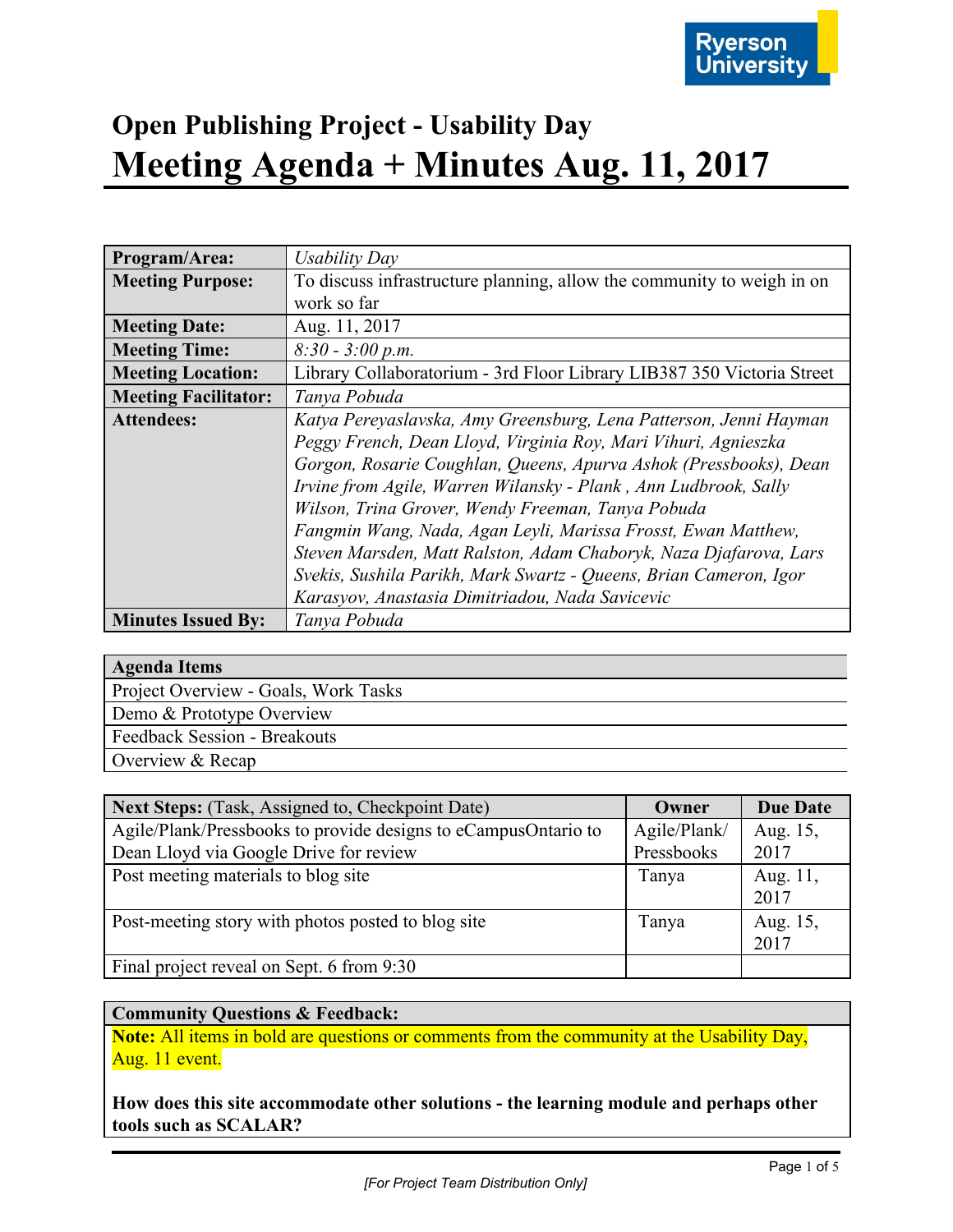

Yes, it can accommodate other solutions and was designed to be flexible.

### **Always wondered about the difference between adopt, adapt and create?**

Per eCampusOntario, adopt and adapt are the commonly accepted nomenclature in the OER community and are well understood. Commitment on behalf of the project team to ensure the descriptions under these terms are clear.

- Adopt is "use" the textbook.
- Adapt is "remix."
- Create is "build from scratch."

Create is the button that leads to all of the good work done by Pressbooks and Plank.

**Search is the primary actions for all user profiles (educators and students) and should be prominent in the approach.**

That's why the design focuses on a master search bar as the most prominent feature of the front end.

### **When will the Agile front end be integrated into the wider system?**

It will be done week of August 14, 2017.

### **Is the solution responsive for mobile devices?**

Yes.

### **How will additional feedback be collected as the team leads up to launch?**

We could establish a Google Forms survey.

## **When you browse a collection, can you browse by a collection that has already been adapted?**

That is a great idea and an "awesome stage 2 step."

The ability to track adoption and adaption is not that easy today, this an important feature to capture. Tracking and sharing that on the portal can encourage later adoption by letting the community know other educators and institutions are doing the same thing.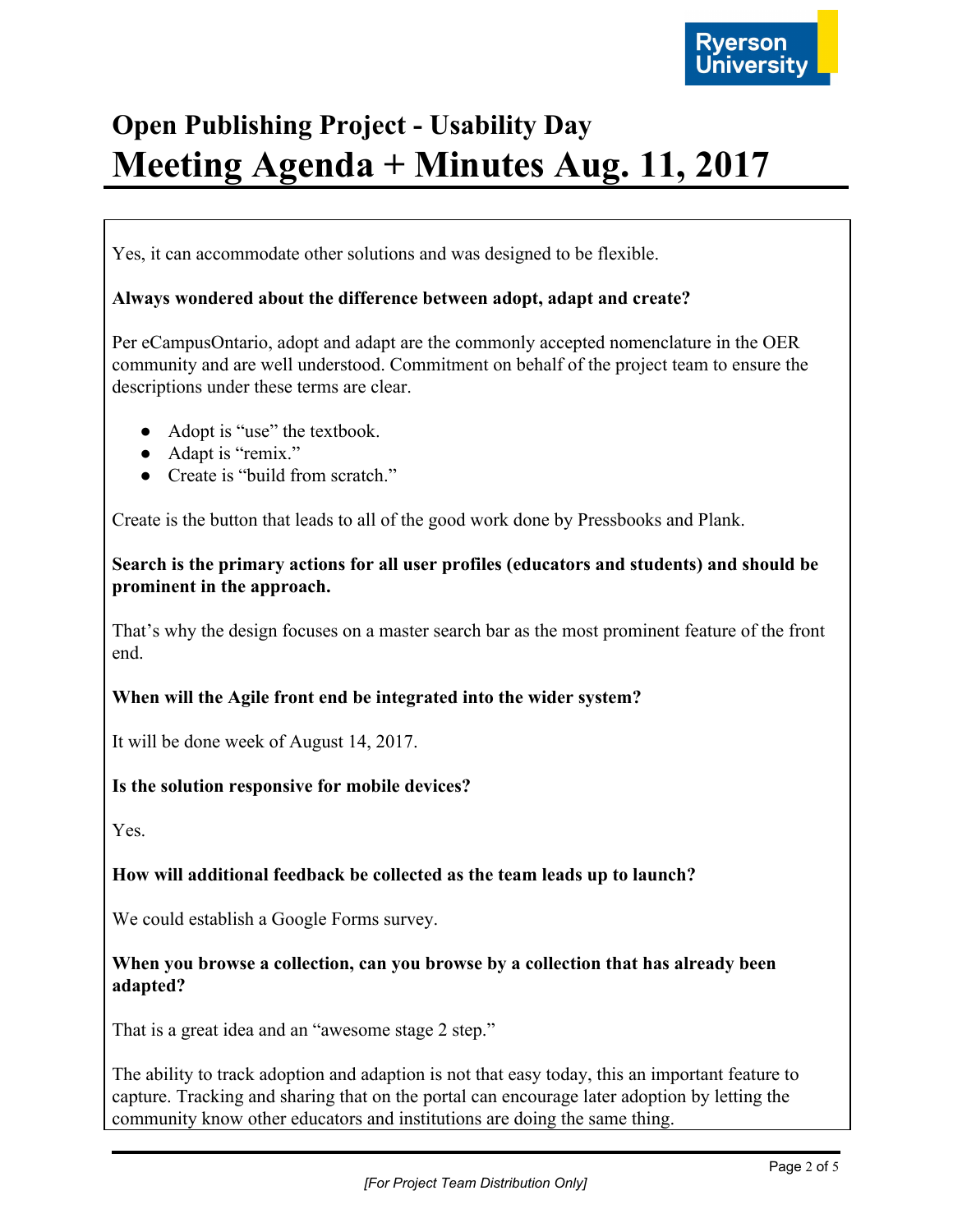

**Was the portal branding on track re. compliance with eCampusOntario branding guidelines?**

Overall, it was seen to be on track. The supplier team will share branding materials with Dean Lloyd.

**Discussion around the learners and educators user profiles. How are they different? How will they provide a different experience to each type of user?**

**What's for an educator and what's for a learner, I don't want to label myself one or the other. That is a tension for the user. How will that be handled?**

Multiple ways into the information but you want to define the experience through the persona, so organizing the portal through these personas is an important approach.

We'd want to have a more articulated approach, user persona and the use cases as we move forward. Are their differences in functionality and level of access? Can a learner create?

Wendy - I wanted to add to that discussion. The changing nature of higher ed, where the power resides in the ability to create and consume. We'd like to think we have control over the outcome. This is a great opportunity to challenge that understanding.

## **What's the next step for this prototype?**

We needed something to show and start the conversation. We have that and this will start whetting people's appetite and continuing the discussion.

**Adopt and adapt buttons on the front end, they would all start with finding something. The next screen might be search. So the design should start with search.**

That's why the team wanted to focus with the master search bar as such a prominent part of the design.

## **What other successful learning portals did you use as a template or basis for the design?**

The RFQ process ensured that cross-functional project team members were asked which portals should be examined as a guideline/inspiration for the design. Several examples were given including BCcampus Open Ed and www.OERcommons.org

**What needs to be integrated into the thinking of the search for resources?**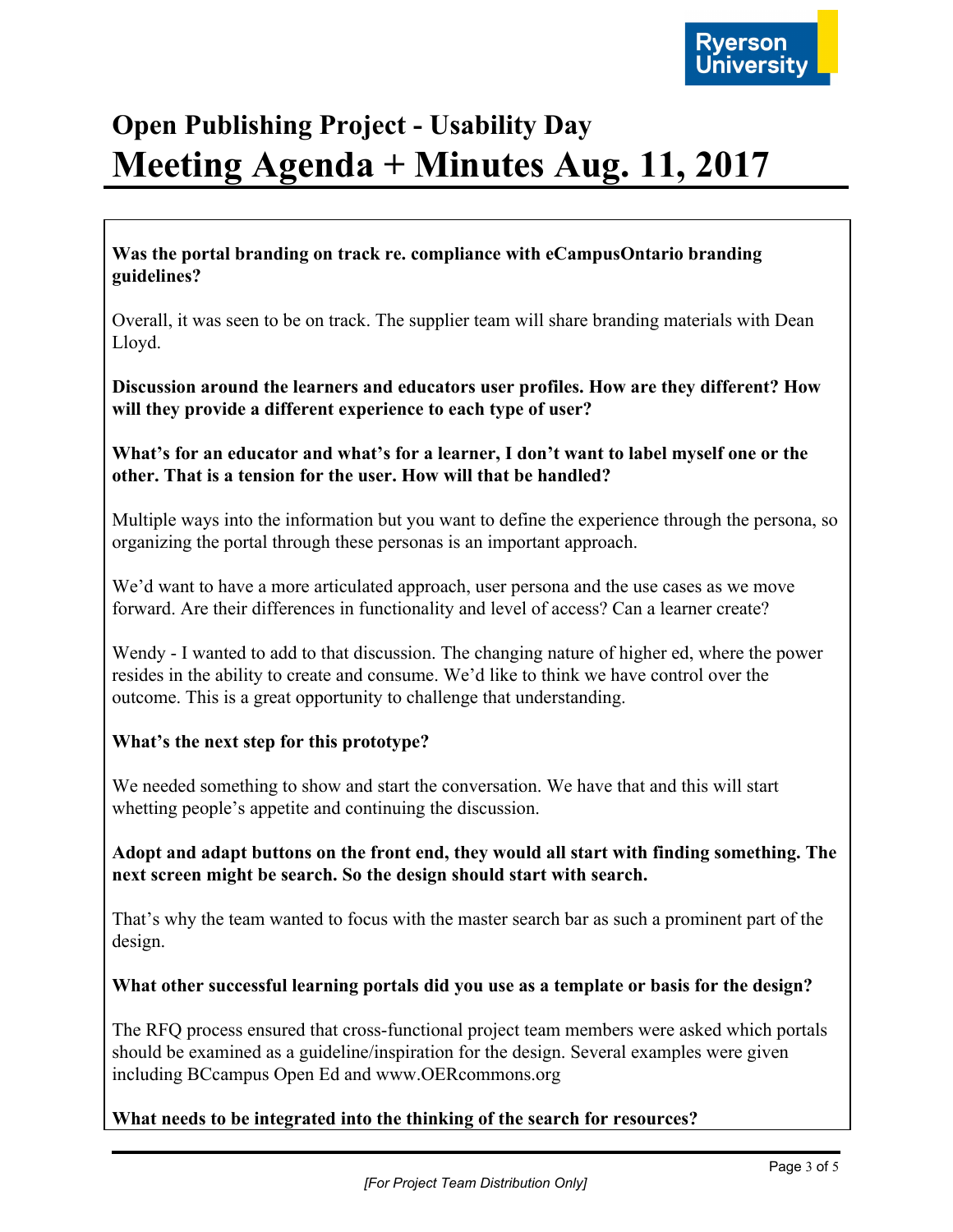

The next steps for feedback will be to allow people to really think about aspects such as searches. The underlying number of those questions, pivot between the discoverability layer and the authoring tool. Faceted search, we are talking about very granular search.

We are going to have to continue to build it out and create the structure. Those levels of searches are clearly important.

## **What are some other functionality Pressbooks are looking at in the future?**

Versioning, peer review, interactivity enabling elements like video, LATEX math support.

### **How do we get educators interested in, excited about creating Open Publishing textbooks?**

General call for create, ask individual educators to consider it. Provide funding. Ask that educator read an open textbook as they are teaching. Ask them to evaluate a text book, move forward and adopt parts of it.

Faculty add gradually OER to their syllabus. This is something that we could do.

There was a faculty member who created an app that calculated the total cost of teaching an entire course for a student. This is something the team could share.

## **How much AI inform the Learning Module?**

AI feedback to the Learning Module - machine learning. As user interacts with the system, it gathers information behind the scenes. That system can create systems.

We agreed to guided learning approaches. It is something that people will need. People need some guidance, a wizard approach to help. It can be a catalyst to creation, it could be a very useful piece of functionality to help educators create OER.

### **Recommendations:** (Items/Knowledge Shared/Changes requested)

**Search is primary.** Remember that search is the most important functionality in the front end of the portal for now. Finding materials is the primary focal point.